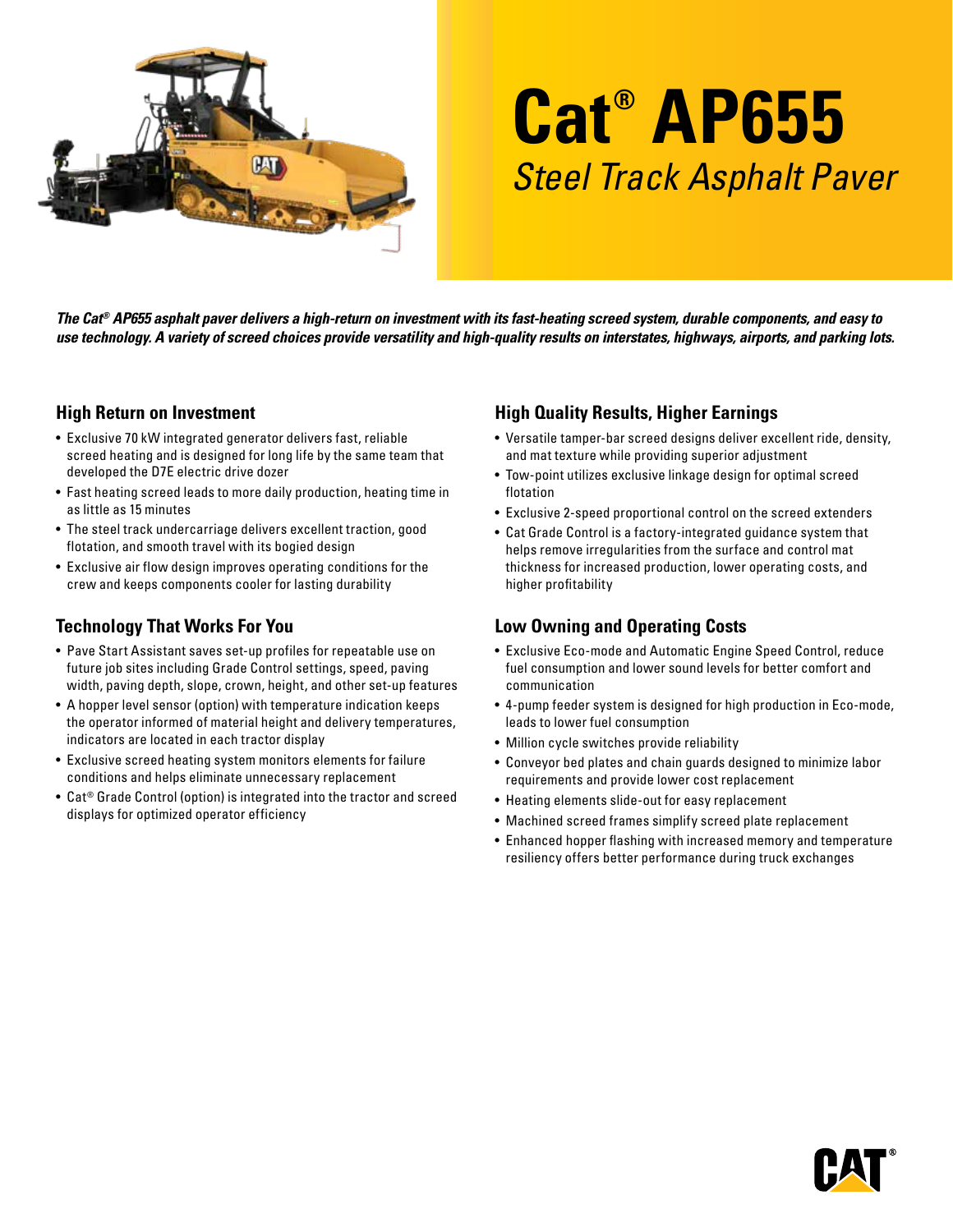#### **More Comfort**

- Ventilation system draws fumes from the auger chamber and redirects them away from the operator for a more comfortable working environment
- Dual operating station provide back-up capability and complete control from either side of the machine, each station can swing-out beyond the frame for good all-around visibility
- Heated seat option, pneumatic suspension, multiple adjustments, and tilting consoles provide day-long comfort
- Eco-mode provides low sound levels that supports clear communication with the crew
- High visibility 76 mm (3") seat belt helps with crew safety compliance
- USB port simplifies software updates
- Cup holders offer convenience

## **Easy Viewing Displays, Simple Operation**

- Touch-screen displays with adjustable brightness control enable operators to fine-tune performance in various lighting conditions
- Touch-screen access simplifies activation of the generator and auxiliary power, while also providing easy adjustments to screed plate heating temperatures, tamper and vibratory speeds, Cat Grade Control (option), and stored operator preferences
- Operating displays can be tailored to specific language requirements with multiple options available

## **Cat Electronics**

• Cat Electronic Control Modules (ECM) and ET compatibility simplifies diagnostics and trouble-shooting procedures

#### **Product Link™**

- Make timely, fact-based decisions to maximize efficiency, improve productivity, and lower owning and operating costs
- Easily track location, machine hours, fuel usage, and idle time
- Diagnostic codes are made available through online web applications

#### **Service and Repair Kits**

- Paver and screed service and repair kits include the parts necessary to complete specific repairs
- Cat genuine parts are manufactured to precise specifications and designed for optimal performance and maximum uptime
- Repair kits are identified by a single part number to make ordering easy
- Select kits are available to be packaged as a kit by the dealer for overthe-counter purchases or through the dealer service shop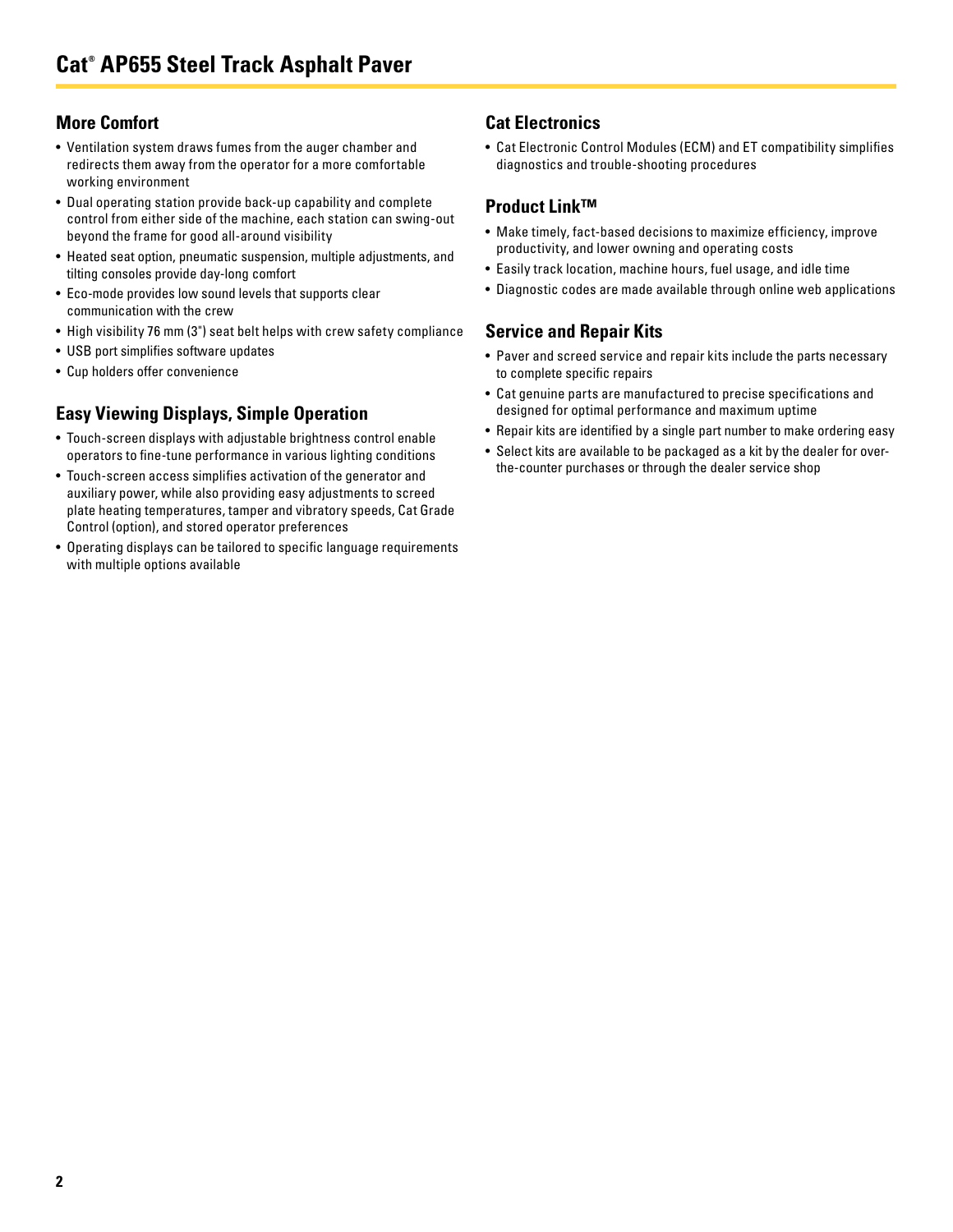## **Standard and Optional Equipment**

Standard and optional equipment may vary. Consult your Cat dealer for details.

|                                                     | <b>Standard Optional</b> |   |
|-----------------------------------------------------|--------------------------|---|
| <b>OPERATING ENVIRONMENT</b>                        |                          |   |
| Air-ride seat                                       |                          | ✓ |
| Canopy - hard top                                   |                          |   |
| Deceleration pedal                                  |                          |   |
| <b>Dual operating stations</b>                      |                          |   |
| <b>Friction steering</b>                            |                          | ✓ |
| <b>Heated seats</b>                                 |                          | ✓ |
| Side shields                                        |                          |   |
| Steering guide                                      |                          |   |
| Tow-point indicator                                 |                          | ✓ |
| Umbrella - tractor/screed                           |                          |   |
| Ventilation system                                  |                          |   |
| Visor - LCD screen                                  |                          |   |
| Windshield - requires hard top canopy               |                          |   |
| <b>TECHNOLOGY</b>                                   |                          |   |
| <b>Cat Grade Control</b>                            |                          |   |
| Hopper level and material temperature<br>indication |                          |   |
| <b>Pave Start Assistant</b>                         |                          |   |
| Product Link™ Elite 631 - satellite                 |                          |   |
| Product Link Elite 641 - cellular                   |                          |   |
| <b>POWERTRAIN</b>                                   |                          |   |
| Automatic engine speed control                      | ✓                        |   |
| <b>Ballast</b> - front weights                      |                          |   |
| Cat C4.4 - four-cylinder (EU Stage V, China NR4)    |                          |   |
| Cat C7.1 - six-cylinder (EU Stage IIIB equivalent)  |                          |   |
| Cooling fan - variable speed                        | ✓                        |   |
| Eco-mode                                            |                          |   |
| Hydraulic oil - extended life                       |                          |   |
| <b>ELECTRICAL SYSTEM</b>                            |                          |   |
| 1000 CCA batteries (2)                              |                          |   |
| 100 amp alternator                                  | ✓                        |   |
| 12-volt power receptacle                            |                          |   |
| 24-volt charging system                             |                          |   |
| Automotive-type fuse system                         |                          |   |
| Auxiliary power panel - 6.6 kW                      |                          |   |
| Cat Electronic Technician (Cat ET)                  |                          |   |
| Generator-70 kW                                     | ✓                        |   |
| Machine security - wire ready                       |                          |   |
| Remote jump-start receptacle                        |                          |   |

|                                                                      | <b>Standard Optional</b> |   |
|----------------------------------------------------------------------|--------------------------|---|
| <b>MATERIAL DELIVERY</b>                                             |                          |   |
| Auger extensions                                                     |                          |   |
| Leveling devices                                                     |                          |   |
| Mainframe extensions - manual                                        |                          |   |
| Mainframe extensions - power                                         |                          |   |
| Material feed sensors - contact                                      |                          |   |
| Material feed sensors - sonic                                        |                          | ✓ |
| Power folding front hopper apron                                     |                          |   |
| Push-roller - adjustable                                             |                          |   |
| Wash-down pump and reel                                              |                          | ✓ |
| Washdown tank                                                        |                          |   |
| Wide-width paving packages                                           |                          |   |
| <b>SERVICE AND MAINTENANCE</b>                                       |                          |   |
| Extended-life coolant to -35° C (-37° F)                             | ✓                        |   |
| Engine coolant heater (C4.4 engine)                                  |                          |   |
| Remote access drains and lubrication points                          |                          |   |
| Service repair kits                                                  |                          |   |
| Sampling ports for Scheduled Oil Sampling<br>(S.0. S <sup>SM</sup> ) | ✓                        |   |
| Sight Gauges - engine coolant, hydraulic oil                         |                          |   |
| <b>Uptime</b> kit                                                    |                          |   |
| <b>SAFETY</b>                                                        |                          |   |
| Alarm-back-up                                                        | ✓                        |   |
| Horn - warning (front & rear)                                        |                          |   |
| Lights - working                                                     |                          |   |
| Lights-roading                                                       |                          |   |
| Mirror package                                                       | ✓                        |   |
| Vandal covers                                                        |                          |   |
| Warning - LED safety beacons                                         |                          | ✓ |